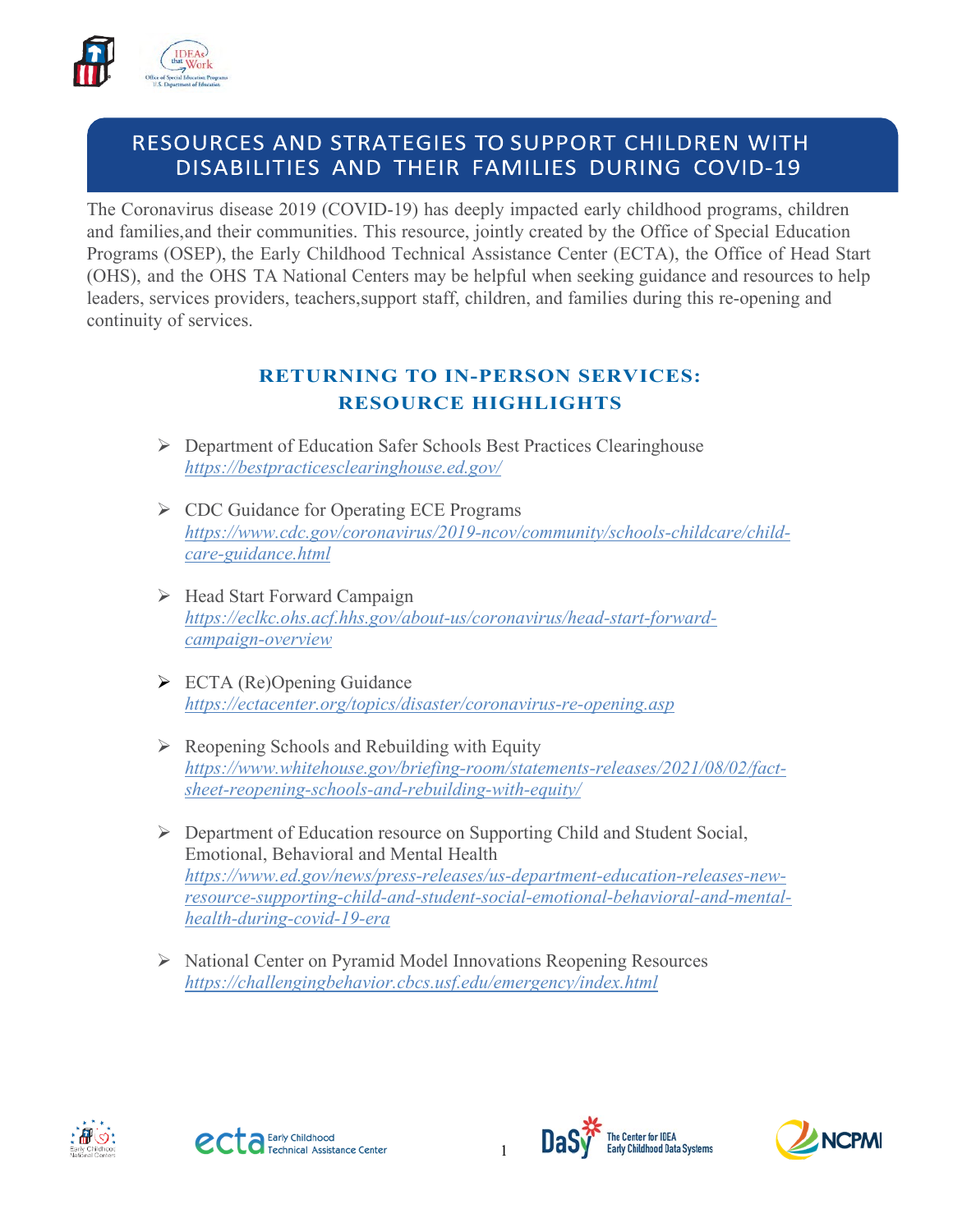

## **GENERAL**

- **New Guidance Reaffirms Importance of Full Implementation of IDEA Amidst COVID-19** Pandemic: *https://sites.ed.gov/idea/new-guidance-reaffirms-importance-of-full-implementation-of- idea-amidst-covid-19-pandemic/*
- Keep Children Healthy during the COVID-19 Outbreak (CDC) *<https://www.cdc.gov/coronavirus/2019-ncov/daily-life-coping/children.html>*
- Resources to Support EI/ECSE During the COVID-19 Outbreak (DEC) *<https://www.dec-sped.org/covid-19>*
- OHS COVID-19 Updates *<https://eclkc.ohs.acf.hhs.gov/about-us/coronavirus/responding-covid-19>*
- Coronavirus (COVID-19) Resources (ECTA) *<https://ectacenter.org/topics/disaster/coronavirus.asp>*
- Information for Families of Children and Youth with Special Health Care Needs (AAP) *[https://www.healthychildren.org/English/health-issues/conditions/COVID-19/Pages/COVID-19-](https://www.healthychildren.org/English/health-issues/conditions/COVID-19/Pages/COVID-19-Youth-with-Special-Health-Care-Needs.aspx) [Youth-with-](https://www.healthychildren.org/English/health-issues/conditions/COVID-19/Pages/COVID-19-Youth-with-Special-Health-Care-Needs.aspx) [Special-Health-Care-Needs.aspx](https://www.healthychildren.org/English/health-issues/conditions/COVID-19/Pages/COVID-19-Youth-with-Special-Health-Care-Needs.aspx)*

## **REOPENING & RETURN TO IN-PERSON SERVICES**

- **Operating In-Person Services** *<https://eclkc.ohs.acf.hhs.gov/about-us/coronavirus/operating-person-services>*
- Recommendations for Re-Opening Face-to-Face Inclusionary Preschool and Early Care Centers *<https://ectacenter.org/topics/disaster/coronavirus-re-opening-preschool.asp>*
- **I** Considerations for Increasing In-Person Activities and Making Infrastructure Adjustments for Part C During COVID-19 *<https://ectacenter.org/topics/disaster/coronavirus-re-opening-part-c.asp>*

### **IDEA SERVICES**

- Delivery of IDEA services during COVID-19 (ECTA) *<https://ectacenter.org/topics/disaster/coronavirus-faq.asp>*
- Video Conferencing for Early Intervention During the COVID-19 Pandemic (ECTA) *[https://ectacenter.org/~pdfs/topics/disaster/Planning\\_for\\_the\\_Use\\_of\\_Video\\_Conferencing\\_in\\_EI\\_during\\_](https://ectacenter.org/%7Epdfs/topics/disaster/Planning_for_the_Use_of_Video_Conferencing_in_EI_during_COVID-19_Pandemic.pdf) [COVID-](https://ectacenter.org/%7Epdfs/topics/disaster/Planning_for_the_Use_of_Video_Conferencing_in_EI_during_COVID-19_Pandemic.pdf) [19\\_Pandemic.pdf](https://ectacenter.org/%7Epdfs/topics/disaster/Planning_for_the_Use_of_Video_Conferencing_in_EI_during_COVID-19_Pandemic.pdf)*

## **FUNDING**

■ Putting Covid-19 Funds to Work: Examples from the Field *[https://eclkc.ohs.acf.hhs.gov/about-us/coronavirus/putting-covid-19-funds-work-examples-](https://eclkc.ohs.acf.hhs.gov/about-us/coronavirus/putting-covid-19-funds-work-examples-field) [field](https://eclkc.ohs.acf.hhs.gov/about-us/coronavirus/putting-covid-19-funds-work-examples-field)*







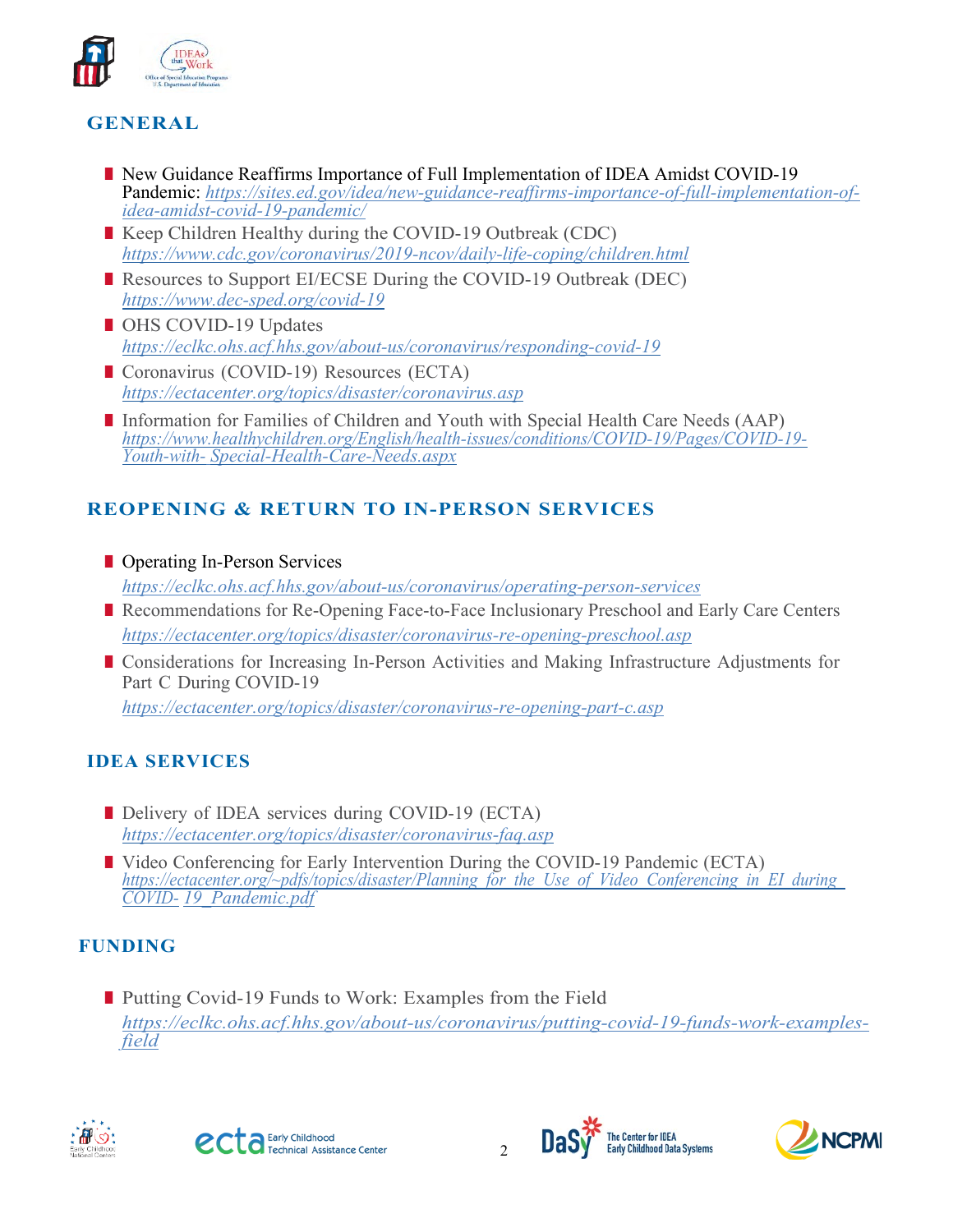

## **FAMILIES**

- **Partnering with Families to Access Benefits Through the American Rescue Plan** *[https://eclkc.ohs.acf.hhs.gov/family-support-well-being/article/partnering-families-access-benefits-](https://eclkc.ohs.acf.hhs.gov/family-support-well-being/article/partnering-families-access-benefits-through-american-rescue-plan) [through-american-rescue-plan](https://eclkc.ohs.acf.hhs.gov/family-support-well-being/article/partnering-families-access-benefits-through-american-rescue-plan)*
- **Equitably Serving Children with Disabilities and their Families during Coronavirus (COVID-19)** *<https://ectacenter.org/topics/disaster/coronavirus-equity.asp>*
- Supporting Children and Families During the COVID-19 Pandemic *<https://ectacenter.org/topics/disaster/coronavirus-talking.asp>*
- **Family Resources on Remote Service Delivery and Distance Learning** *<https://ectacenter.org/topics/disaster/familiesathome.asp>*
- Helping Children and Families Cope *<https://challengingbehavior.cbcs.usf.edu/emergency/index.html>*
- Health and Safety Practices
	- *https://challengingbehavior.cbcs.usf.edu/docs/Wearing-Masks Story.pdf*
	- *[https://challengingbehavior.cbcs.usf.edu/docs/Wearing-Masks\\_Tipsheet.pdf](https://challengingbehavior.cbcs.usf.edu/docs/Wearing-Masks_Tipsheet.pdf)*
	- *[https://challengingbehavior.cbcs.usf.edu/docs/washing-hands\\_story.pdf](https://challengingbehavior.cbcs.usf.edu/docs/washing-hands_story.pdf)*
- CIPR Covid resources *<https://www.parentcenterhub.org/coronavirus-resources/>*
- COVID-19 Resources for Families *<https://stemie.fpg.unc.edu/covid-19-resources-families-help-children-understand-covid-19>*

# **SOCIAL EMOTIONAL DEVELOPMENT/MENTAL HEALTH**

- **Mental Health Resources to Support Response and Recovery During Covid-19** *https://eclkc.ohs.acf.hhs.gov/mental-health/article/mental-health-resources-support-response-recovery- during-covid-19*
- ECLKC Head Start Heals Campaign *<https://eclkc.ohs.acf.hhs.gov/mental-health/article/head-start-heals-campaign>*
- National Center for Pyramid Model Innovations Emergency Resources *<https://challengingbehavior.cbcs.usf.edu/emergency/index.html>*
	- All About My Child *<https://challengingbehavior.cbcs.usf.edu/docs/All-About-my-Child.pdf>*
	- All About My Child Spanish version *https://challengingbehavior.cbcs.usf.edu/docs/All-About-my-Child\_SP.pdf*
	- Greetings Board for Social Distancing *https://challengingbehavior.cbcs.usf.edu/docs/Greeting-Board\_EN-BLANK.pdf*
	- Greetings Board for Social Distancing Spanish version *[https://challengingbehavior.cbcs.usf.edu/docs/Greeting-Board\\_EN-SP.pdf](https://challengingbehavior.cbcs.usf.edu/docs/Greeting-Board_EN-SP.pdf)*







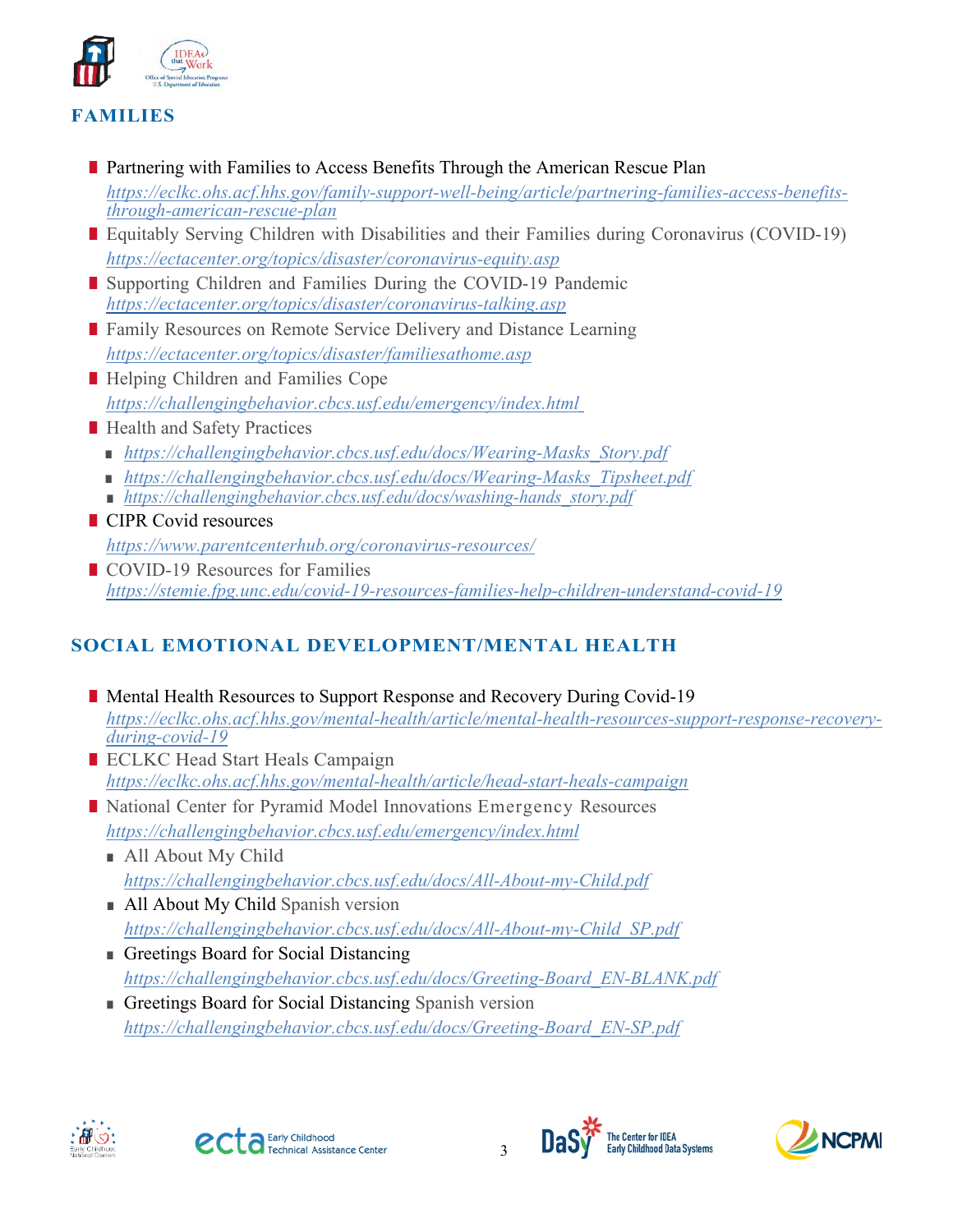

### **EVALUATIONS AND ASSESSMENTS**

- Remote Screening, Evaluation and Assessment *<https://ectacenter.org/topics/earlyid/remote.asp>*
	- Determining a Child's Early Intervention Eligibility Remotely *<https://ectacenter.org/topics/earlyid/remote-eligibility-partc.asp>*
	- Determining a Child's Preschool Special Education Remotely *<https://ectacenter.org/topics/earlyid/remote-eligibility-partb.asp>*
	- Assessment Tools with Potential for Remote Administration *<https://ectacenter.org/topics/earlyid/remote.asp>*
- Evaluation and Assessment FAOs *<https://ectacenter.org/topics/disaster/coronavirus-faq.asp#assessment>*
- Assessment Practice Guides for Families *<https://ectacenter.org/decrp/type-pgfamily.asp#pgfamily-assessment>*

#### **REMOTE SERVICES**

- **Deparating Remote or Virtual Services: Special Education and Early Intervention** *<https://eclkc.ohs.acf.hhs.gov/about-us/coronavirus/operating-remote-or-virtual-services>*
- **Preschool During the Pandemic Video Series & Facilitator Guides** *<https://ectacenter.org/topics/disaster/preschoolpandemic.asp>*
- Remote Service Delivery and Distance Learning *<https://ectacenter.org/topics/disaster/tele-intervention.asp>*
- Remote Service Delivery FAOs *<https://ectacenter.org/topics/disaster/coronavirus-faq.asp#servicedelivery>*
- State Guidance and Resources *<https://ectacenter.org/topics/disaster/ti-state.asp>*
- **Provider and Educator Use of Technology** *<https://ectacenter.org/topics/disaster/ti-service.asp>*
- An Inclusive Preschool During the Pandemic: Remote Learning at Big Walnut Elementary School *<https://ectacenter.org/topics/disaster/ti-service.asp#bigwalnut>*
- **Preschool Remote Learning During the Pandemic at Tarver Elementary** *<https://ectacenter.org/topics/disaster/ti-service.asp#videos>*

### **DATA**

- Responding to the Moment: Harnessing Data to Promote Equity *<https://dasycenter.org/keynote-responding-to-the-moment-harnessing-data-to-promote-equity/>*
- Key Part C Data Considerations During COVID-19 *[https://dasycenter.org/wp-content/uploads/2020/07/Key-Part-C-Data\\_Considerations-During-COVID-](https://dasycenter.org/wp-content/uploads/2020/07/Key-Part-C-Data_Considerations-During-COVID-19.pdf)[19.pdf](https://dasycenter.org/wp-content/uploads/2020/07/Key-Part-C-Data_Considerations-During-COVID-19.pdf)*